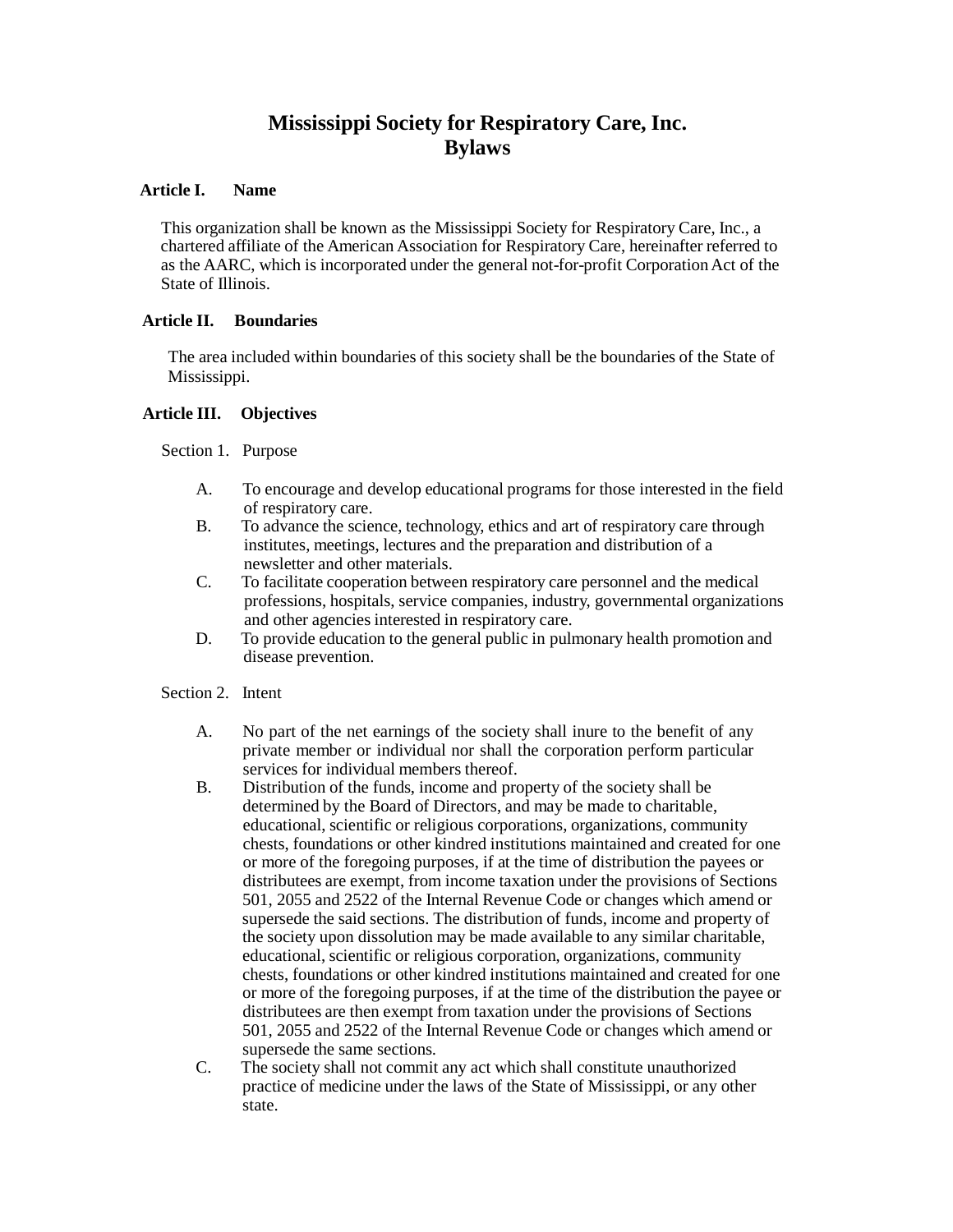# **Article IV. Membership**

Section 1. Classifications

The membership of this society shall include three (3) classifications: active member, associate member, and special member.

Section 2. Qualifications

An individual is qualified for membership in this society if he/she is a member of the AARC as specified in the AARC Bylaws, Article III – Membership, Section  $1 - 5$  provided his/her place of employment is within the defined boundaries of this society, and upon payment of dues as assessed.

# **Article V. Officers and Directors**

Section 1. Officers

The officers of the society shall be the: President, President-Elect (who automatically succeeds to the presidency when the President's term expires), Immediate Past President, Secretary and Treasurer. The officers shall be elected by popular vote.

#### Section 2. Directors

- A. There shall be thirteen (13) Directors comprised of president, president-elect, the society's immediate past president, two delegates, secretary, treasurer, and six regional board member thirteen consisting of six (6) representatives from across the state, based on their willingness to serve .
- B. Each position on the Board will have one (1) vote (except for the President, who will only vote in case of a tie).

Section 3. Term of Office

The terms of office for society officers shall be for two years. The term shall begin immediately following the annual business meeting. The President and President-Elect shall not serve more than one (1) consecutive term in the same office.

Section 4. Vacancies in Office

- A. Any vacancy that occurs on the Executive Committee, with the exception to the President, immediate Past-President and Delegate shall be filled by qualified members elected by the Board of Directors. Individuals so elected shall serve until the next election.
- B. In the event of a vacancy in the office of President, the President-Elect shall become acting President to serve the unexpired term and shall serve his/her own, the successive term, as President.
- C. In the event of a vacancy in the office of President-Elect, the Secretary shall assume the duties, but not the office, of President-Elect as well as his/her own until the next meeting of the Board of Directors at which time the Board shall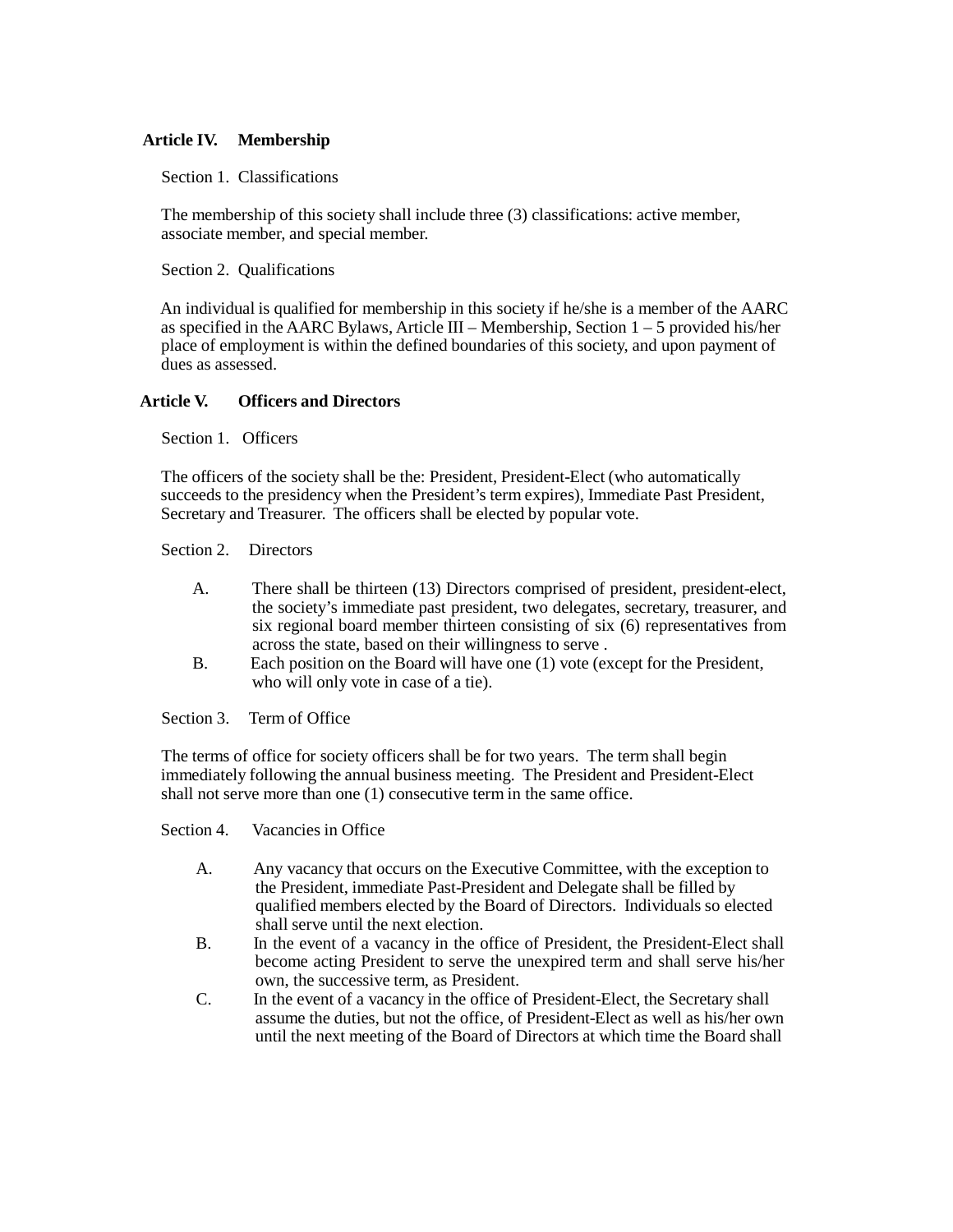elect a qualified member to fill the vacancy. The Past President may serve an additional year if this is acceptable to the Board. In the event an emergency election establishes a new President-Elect, the Board may approve them as President ahead of their true term.

- D. An elected President-Elect shall serve until the next election and then automatically accede to the presidency.
- E. If there is a vacancy in the delegation, an election will be held within ninety (90) days. The Board of Directors may appoint a delegate until the election process occurs.
- F. If there is a vacancy in the office of Past-President, the most recent Past-President will assume the office.

Section 5. Duties of Officers

- A. President: The President shall be the chief executive officer of the society. He/She shall serve a term of 2 consecutive years. He/She shall preside at the annual business meeting and all meetings of the Board of Directors, prepare an agenda for the annual business meeting and submit it to the membership not fewer than thirty (30) days prior to such a meeting, prepare an agenda for each meeting of the Board of Directors and submit it to the members of the Board not fewer than fifteen (15) days prior to such meeting, appoint standing and special committees subject to the approval of the Board of Directors, be an Ex-Officio Member of all committees except the elections and nominations committees, present to the Board of Directors and membership an annual report of the society's activities, and inform the President-Elect of all the society's activities. He/she shall, with the Treasurer, be responsible for disclosure of all society funds, as approved by the Board of Directors.
- B. President-Elect: The President-Elect shall become acting President and shall assume the duties of the President in the event of the President's absence, resignation, or disability, and shall perform such other duties as shall be assigned by the President or Board of Directors. He/She shall serve a term of 2 consecutive years.
- C. Immediate Past President: The Immediate Past President shall perform such duties as assigned by the President or the Board of Directors. The Past President will serve as the Chair of the Membership Committee.
- D. Treasurer: The Treasurer shall have charge of all funds and securities of the society, endorsing checks, notes, or other orders for payment of bills, disbursing funds as authorized by the Board of Directors and/or in accordance with the adopted budget, depositing funds as the Board of Directors may designate. He/she shall see that full and accurate accounts are kept and make a written financial report at every regularly scheduled meeting of the Board of Directors. At the expense of the society, he/she shall be bonded in an amount determined by the Board of Directors. He/she shall, with the President, be responsible for disclosure of all society funds, as approved by the Board of Directors.
- E. Secretary: The Secretary shall have charge of keeping the minutes of the Board of Directors meetings, regular business meetings, and the annual business meeting, submitting a copy of the minutes of every meeting of the to the executive office of the AARC within ten (10) days following the meeting, executing the general correspondence, affixing the corporate seal on documents so requiring and in general performing all duties as assigned by the President or the Board of Directors.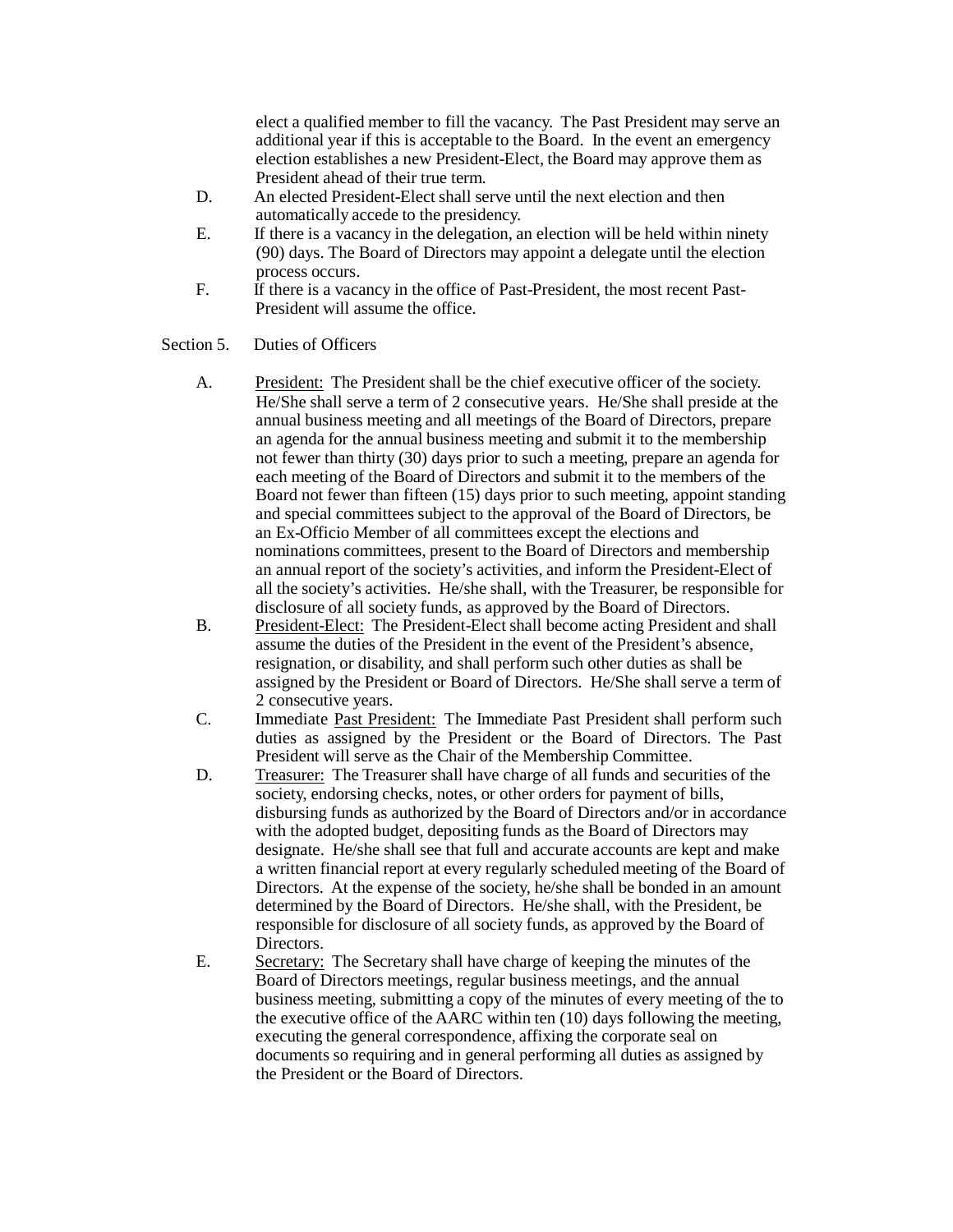## Section 6. Voting

Each position will have one (1) vote (except the President, who votes only in case of a tie). Proxies will be accepted on specific issues when submitted to the Secretary at the beginning of the meeting and approved by the Board.

Article VI. Nominations and Elections

Section 1. Nominations Committee

The Nominations Committee will consist of the President or President-Elect of each chapter (or their designee) and will present a slate of nominees to the Board of Directors for approval at least sixty (60) days prior to the annual meeting.

Section 2. Nominations

- A. The Nominations Committee shall place in nomination for each of the officers to be elected, the names of two  $(2)$  or more persons, if two  $(2)$ or more persons have expressed willingness to serve.
- B. Only active AARC members in good standing shall be eligible for nomination.
- C. The Nominations Committee shall provide a pertinent biographical sketch of each nominee's professional activities and services to the organization, all of which shall be part of the ballot.
- D. On written petition of at least twenty-five (25) active voting members at any office of the society, not less than forty five (45) days prior to the annual business meeting, any other member or members may be nominated; if a nominating petition is so filed, such further nominations shall be placed on the ballot.

# Section 3. Ballot

- A. The Nominating Committee's slate and biographical sketches shall be mailed and/or posted to every active member in good standing and eligible to vote at least thirty (30) days prior to the annual business meeting or posted on [www.msrcweb.com.](http://www.msrcweb.com/)
- B. The Society's vote shall be by mail and or posted on [www.msrcweb.com,](http://www.msrcweb.com/) the list of nominees shall be so designed as to be a secret ballot with provisions for write-in votes. For ballots, to be acceptable, they must be postmarked at least ten (10) days before the annual meeting. The deadline date shall be clearly indicated on the ballot.
- C. The ballots shall be collected by the secretary and presented to the Elections Committee at the annual meeting in accordance with the directions of the member. If the current secretary is on the ballot for consideration, then the ballots should be collected by the President or President-Elect, as decided by the Board and clearly indicated on the ballot.
- D. The Board of Directors shall declare a date of record for members who will be eligible to cast a ballot in each election.

# Section 4. Elections Committee

A. The President shall appoint an impartial Elections Committee which shall be chaired by the President-Elect. The committee will receive ballots and will verify and tabulate same, reporting the results in writing to the elections chairman.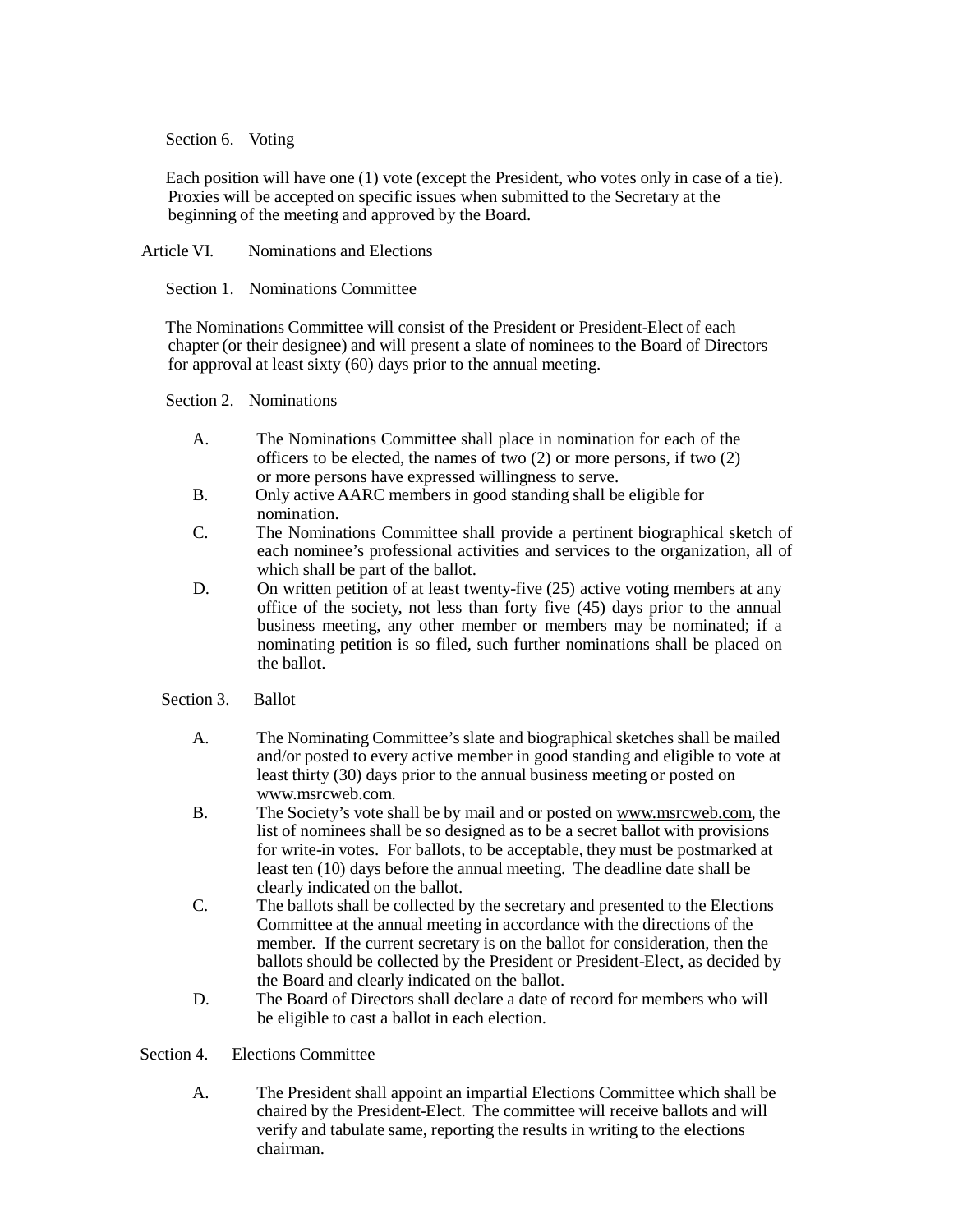B. Elections shall be decided by a plurality of votes cast. The minimum number of votes cast for a valid election shall be one-tenth of the active members of the Society. A tie shall be decided by lot.

# **Article VII. Board of Directors**

- Section 1. Composition and Powers
	- A. The government of this society shall be vested in a board of not more than thirteen (13) members consisting of six (6) representatives from across the state, based on their willingness to serve and the President, Immediate Past President, President-Elect, Secretary, Treasurer, and the junior and senior Delegate.
	- B. The President shall be chairman and presiding officer of the Board of Directors and the Executive Committee. He/she shall invite in writing such individuals to the meetings of the Board, as he/she shall deem necessary, with the privilege of voice but not vote.
	- C. The Board of Directors shall have the power to declare an office vacant by a two-thirds (2/3) vote of those present upon refusal or neglect of any member of the Board to perform the duties of that office, or for any conduct deemed prejudicial to the society. Written notice shall be given to the member that the office has been declared vacant. Such action shall not take place until a letter of intent is submitted to the member by certified mail.

# Section 2. Duties

- A. Supervise all business and activities of the society within the limitations of these bylaws, in accordance with the AARC Policies and Procedures.
- B. Adopt and rescind standing rules of the society.
- C. Determine remuneration, stipends, and the amount of membership dues for the following year and other related matters, after consideration of the budget.
- Section 3. Meetings
	- A. The Board of Directors shall hold at least one (1) meeting every four (4) months during the calendar year.
	- B. Special meetings of the Board of Directors shall be called by the President at such times as the business of the society shall require, or upon written request of three (3) members of the Board of Directors filed with the President and Secretary of the Society.
	- C. A majority of the Board of Directors shall constitute a quorum at any meeting of the Board.

# Section 4. Mail Vote

Whenever, in the judgment of the Board of Directors, it is necessary to present any business to the membership prior to the next regular or annual meeting, the Board of Directors may, unless otherwise required by these bylaws, instruct the Elections Committee to conduct a vote of the membership by mail. The question thus presented shall be determined according to a majority of the valid votes received by mail within thirty (30) days after date of such submission, except in the case of constitutional amendment or change in the bylaws when a two-thirds (2/3) majority of the valid votes received is required. Any and all action approved by the members in accordance with the requirements of this article shall be binding upon each member thereof. Any amendment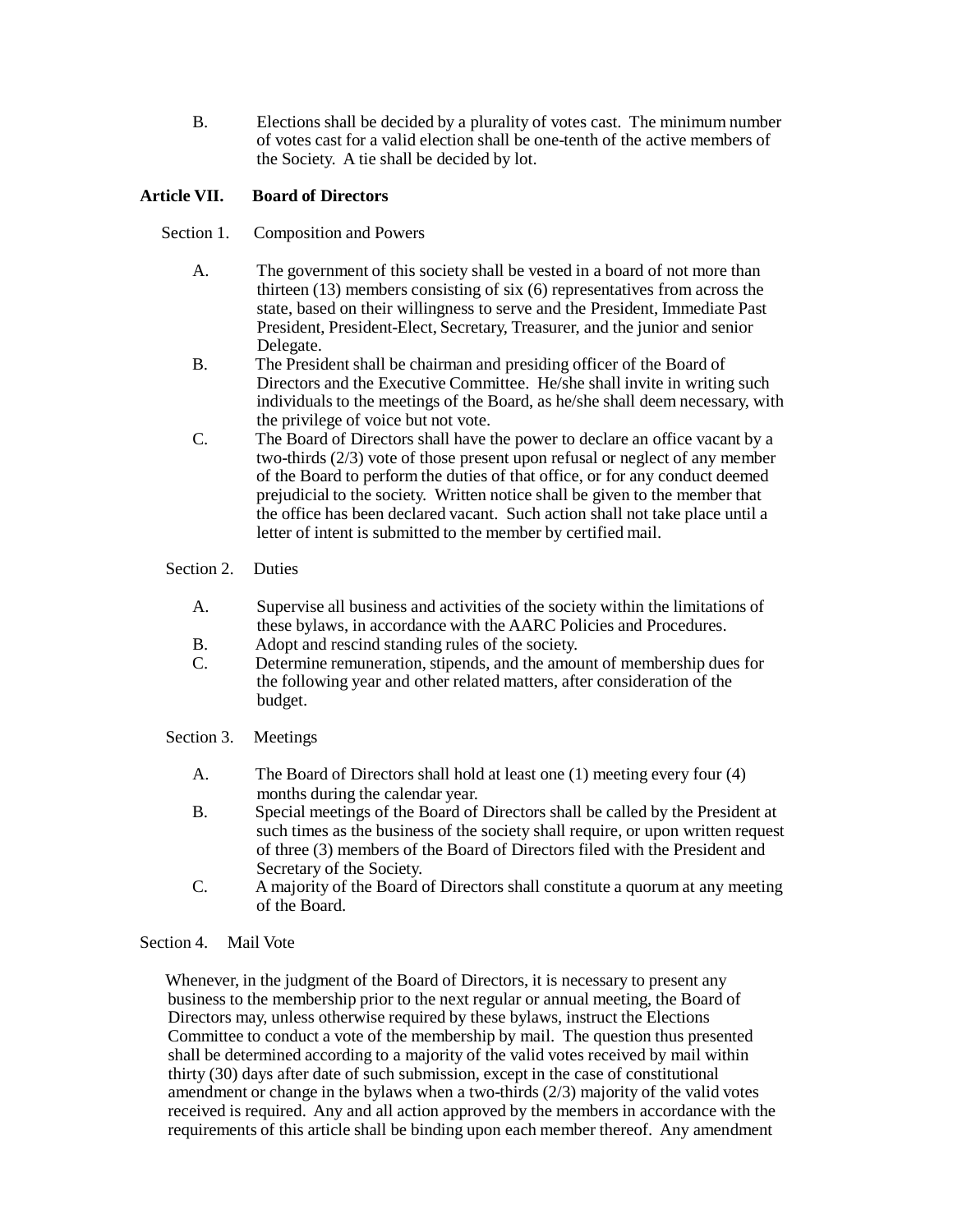to the bylaws of this society shall be presented to the membership at least sixty (60) days prior to mail vote, as provided in Article XVII of these bylaws concerning amendments.

Section 5. Executive Committee

The Executive Committee of the Board of Directors shall consist of the President, President-Elect, immediate Past-President, Secretary, Treasurer, and senior Delegate. They shall have the power to act for the Board of Directors between meetings of the Board of Directors and such action shall be subject to ratification by the Board at its next meeting. The Executive Committee shall also function as the Budget and Audit Committee.

#### **Article VIII. Annual Meeting**

Section 1. Date and Place

A. The Board of Directors shall hold an annual meeting in each calendar year. B. The date and place of the annual meeting and additional meetings shall be decided in advance by the Board of Directors. In the event of a major emergency, the Board of Directors shall cancel the scheduled meeting, set a new date and place if feasible, or conduct the business of the meeting by mail.

#### Section 2. Purpose

The annual meeting shall be for the purpose of receiving reports of officers and committees, receiving the results of the election, and for other business brought by the President.

Section 3. Notification

Written notice of the time and place of the annual meeting shall appear in the Society Newsletter.

#### **Article IX. Society Delegates to the AARC House of Delegates**

Section 1. Election

Delegates of this society to the House of Delegates of the AARC shall be elected as specified in the AARC bylaws.

Section 2. Duties

The duties of the Delegates shall be as specified in the bylaws of the AARC.

Section 3. Multiple Duties

Except for the office of Past-President, the members of the delegation may not hold concurrent office on the Executive Committee.

Section 4. Succession

No person may serve more than four (4) consecutive years in the House of Delegates. Approval for the senior Delegate to appear on the slate must be by two-thirds  $(2/3)$  vote of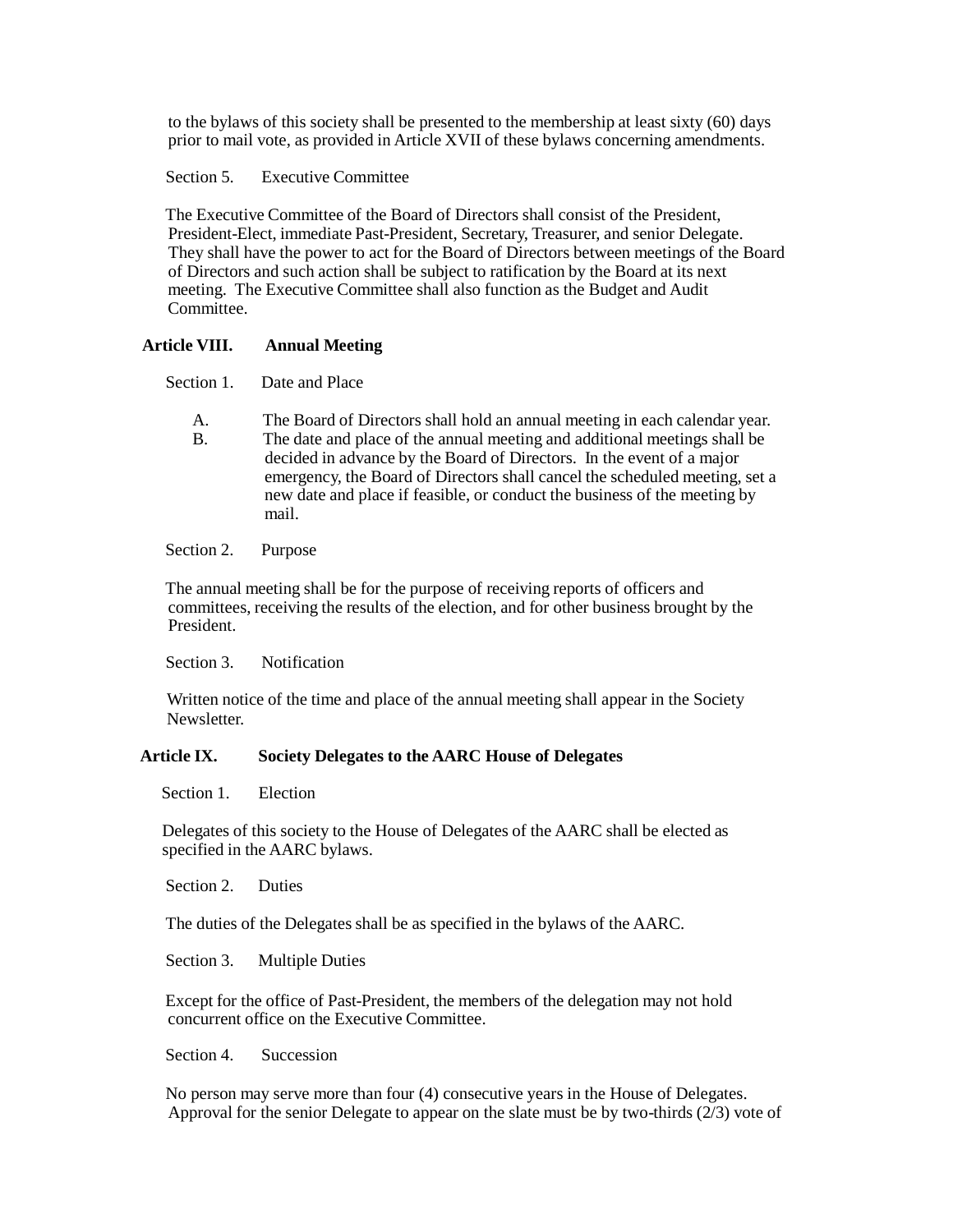those Board members present. The delegates shall be elected for a term of four (4) years; one Delegate shall be elected every two years.

## **Article X. Committees**

Section 1. Standing committees

The members of the following standing committees shall be appointed by the President, subject to the approval of the Board of Directors, to serve for a period of two (2) years. During times, when there are not sufficient participants willing to serve on all the committees listed below, the Board of Directors may combine the committees for that 2 year term, as necessary to carry out the business of the Society.

- A. Budget and Audit
- B. Judicial
- C. Program/Symposium
- D. Bylaws
- E. Publications<br>F. Public Relati
- Public Relations and Society Affairs
- G. Nominating
- H. Elections
- I. Rehabilitation and Home Care
- J. Awards
- K. Membership Services
- L. Legislative Affairs/Political Advocacy Contact Team (PACT)
- Section 2. Special Committees and Other Appointments

Special committees may be appointed by the President.

- Section 3. Committee Chairman's Duties
	- A. The President shall appoint the Chairman of each committee.
	- B. The Chairman of each committee shall confer promptly with the members of his/her committee on work assignments.
	- C. The Chairman of each committee may recommend prospective committee members to the President. When possible, the Chairman of the previous year shall serve as a member of the new committee.
	- D. All committee's reports shall be made in writing and submitted to the President and Secretary of the Society at least ten (10) days prior to the meeting at which the report is to be read.
	- E. Non-members or physician members may be appointed as consultants to committees. The President may request recommendations for such appointment from the medical advisor(s).
	- F. Each committee chairman requiring operating expenses shall submit a budget for the next fiscal year to the Budget and Audit Committee.

# **Article XI. Duties of Committees**

Section 1. Budget and Audit Committee

This committee shall be composed of the Executive Committee who shall assist the Treasurer in preparation of the annual budget and shall oversee disbursement of Society funds.

Section 2. Judicial Committee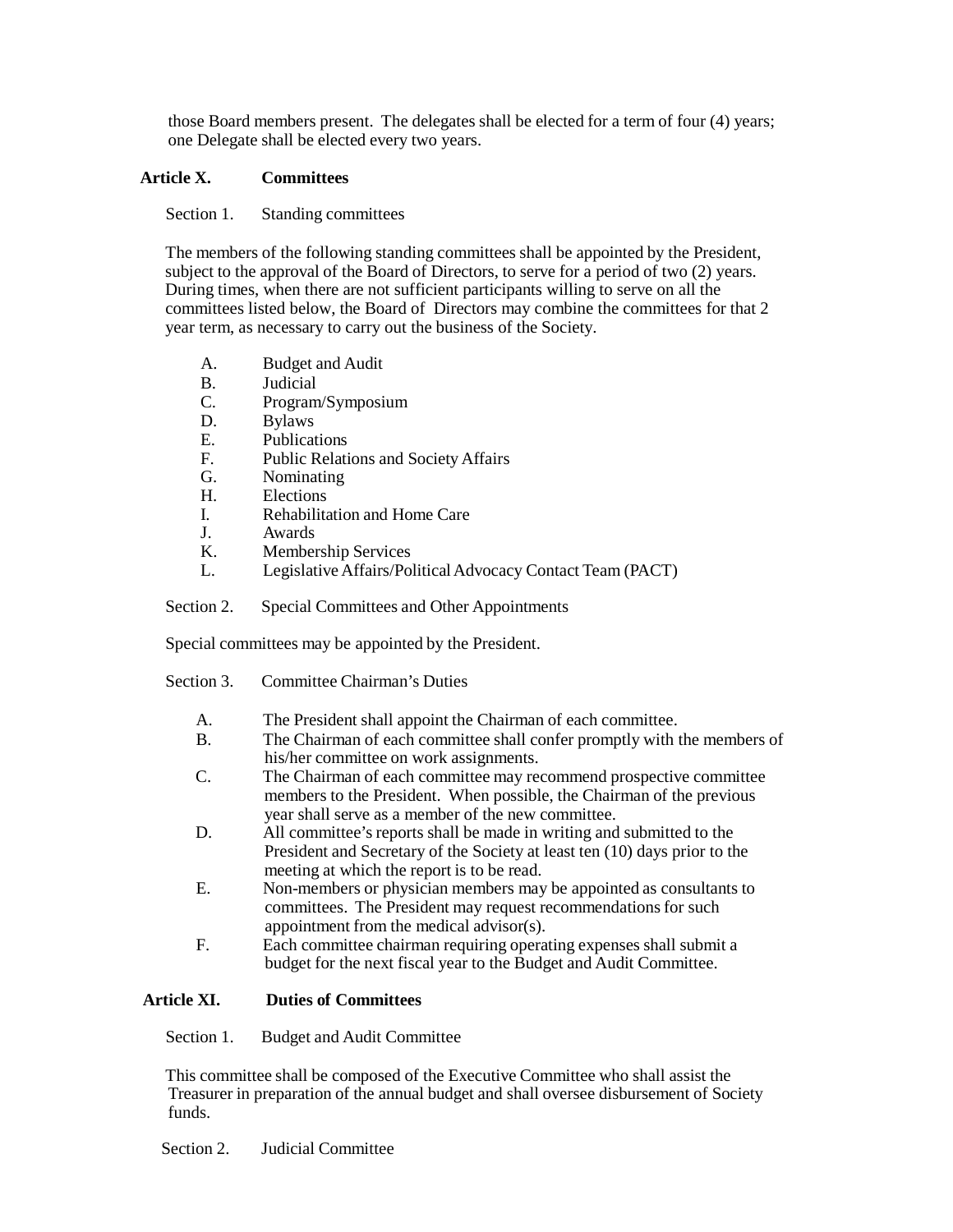- A. This committee shall consist of at least three (3) members. One (1) shall be a member of the Society's Board of Directors and at least one (1) member shall be appointed each year for a two year term of office, except as is necessary to establish and maintain this rotation.
- B. This committee shall review formal written complaints against any individual Society member charged with any violation of the Society Bylaws or otherwise with any conduct deemed detrimental to the Society or the AARC. Complaints or inquiries may be referred to this committee by the Judicial Committee of the AARC.
- Section 3. Program/Symposium Committee
	- A. This committee shall consist of at least three (3) members and be so constructed as to provide experienced members for program and educational planning.
	- B. The medical advisor or his/her designee will be a consultant member of this committee.
	- C. This committee shall plan and execute the State symposia.
	- D. This committee will also coordinate symposia within the State.

Section 4. Bylaws Committee

- A. This committee shall consist of at least three (3) members, one (1) of whom shall be the immediate Past President of the Society.
- B. The committee shall receive and prepare all amendments to the bylaws for submission to the Board of Directors.
- Section 5. Publications Committee
	- A. This committee shall consist of at least three (3) members, one (1) of whom shall be the President Elect, with members being appointed annually for a one (1) year term.
	- B. The committee shall be responsible for such publications (newsletters, journals) as meet the communications needs of the Society.
- Section 6. Public Relations and Society Affairs Committee
	- A. This committee shall consist of at least three (3) members, one (1) of whom shall be the President Elect, with members being appointed for one (1) year terms.
	- B. The committee shall concern itself with the relations of the Society to the public, hospitals, and other organizations through the dissemination of information concerning respiratory care.
- Section 7. Nominating Committee
	- A. This committee shall prepare for approval by the Board of Directors a slate of candidates for the Executive Committee and a delegate.
	- B. The committee shall consist of three (3) members who shall serve for a term of one (1) year.
	- C. It shall be the duty of this committee to make the final critical appraisal of candidates to see that the nominations are in the best interests of the MSRC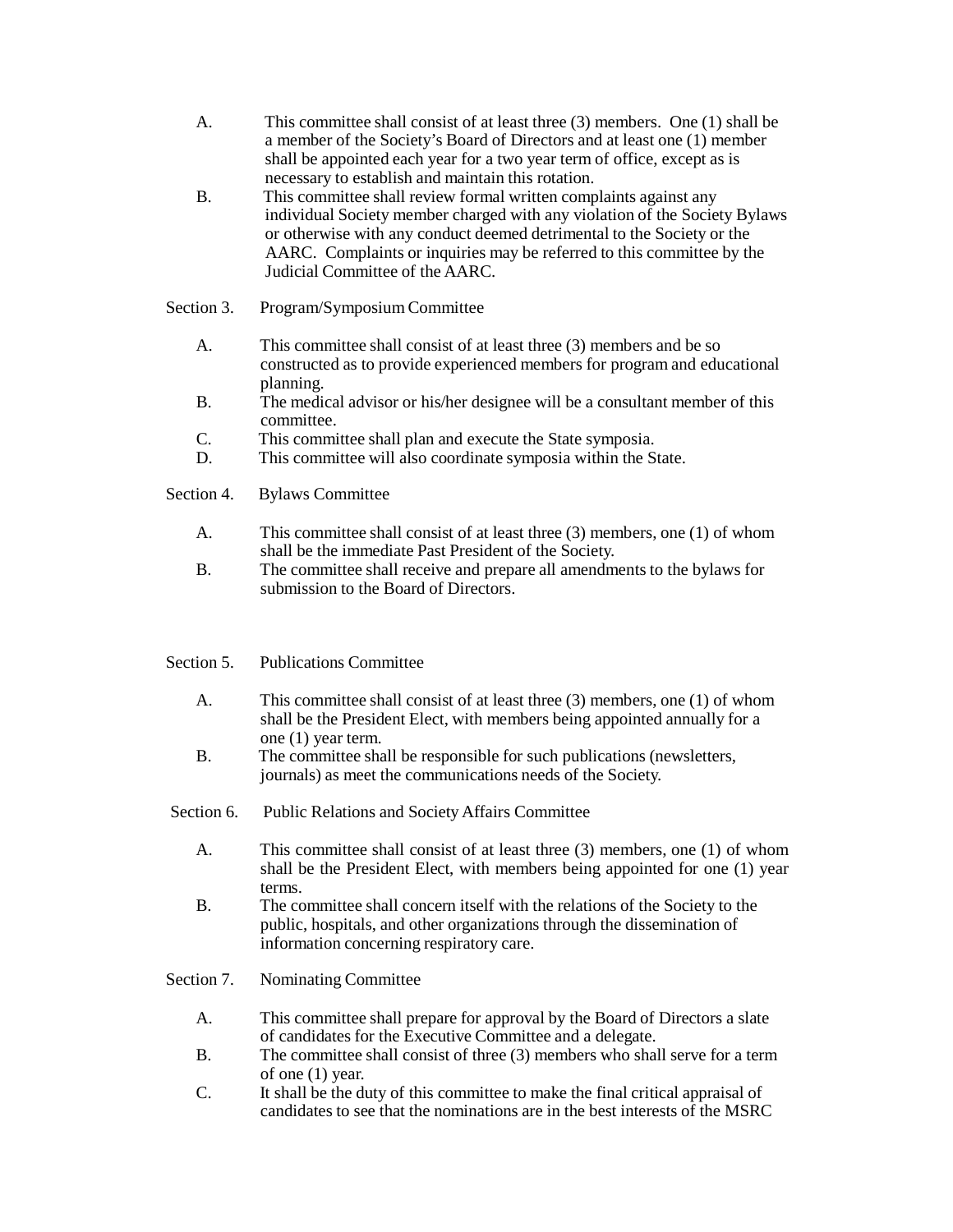through consideration of personal qualifications and geographical representation as applicable.

Section 8. Elections Committee

- A. This committee is chaired by the President-Elect.
- B. This committee shall receive ballots for all MSRC elections.
- C. The committee shall consist of at least three (3) members who shall serve for a one (1) year term of office.

Section 9. Rehabilitation and Home Care Committee

- A. This committee shall monitor state and federal legislation affecting the practice of respiratory care as it relates to rehabilitation and home care.
- B. The committee shall develop, adopt, and monitor standards of practice related to the rehabilitation and home care of patients with cardiopulmonary disease.
- C. The committee shall establish working relationships with state regulatory agencies responsible for the monitoring and promotion of rehabilitation and home care issues.

Section 10. Awards Committee

Members shall recommend recipients of all Society awards and scholarships. The committee shall also be responsible for obtaining awards.

Section 11. Membership Services Committee

Members shall investigate ways in which the Society can serve its members and recruit new members. The Membership Committee will be chaired by the Immediate Past President of the MSRC.

Section 12. Legislative Affairs Committee

- A. This committee shall propose an annual legislative agenda to the Board of Directors.
- B. This committee will work with our legislative advisor to advance pertinent bills in the legislature and monitor other legislation which may have an impact on the practice of respiratory care in Mississippi in conjunction with the Political Advocacy Contact Team (PACT). The Political Advocacy Contact Team (PACT), shall function as a subgroup of the Legislative Affairs Committee, and shall be composed of therapists from the three regions. Their function will be to call or contact Washington Congressmen and Senators concerning maters of interest and professional concern to Respiratory Therapists, and patient advocacy. The PACT should provide written report of their activities to the LAC and Board of Directors.
- C. A representative from this committee shall attend all meetings of the Mississippi Board for Respiratory Care and other meetings as invited by the Office of the Professions in the Mississippi State Education Department.